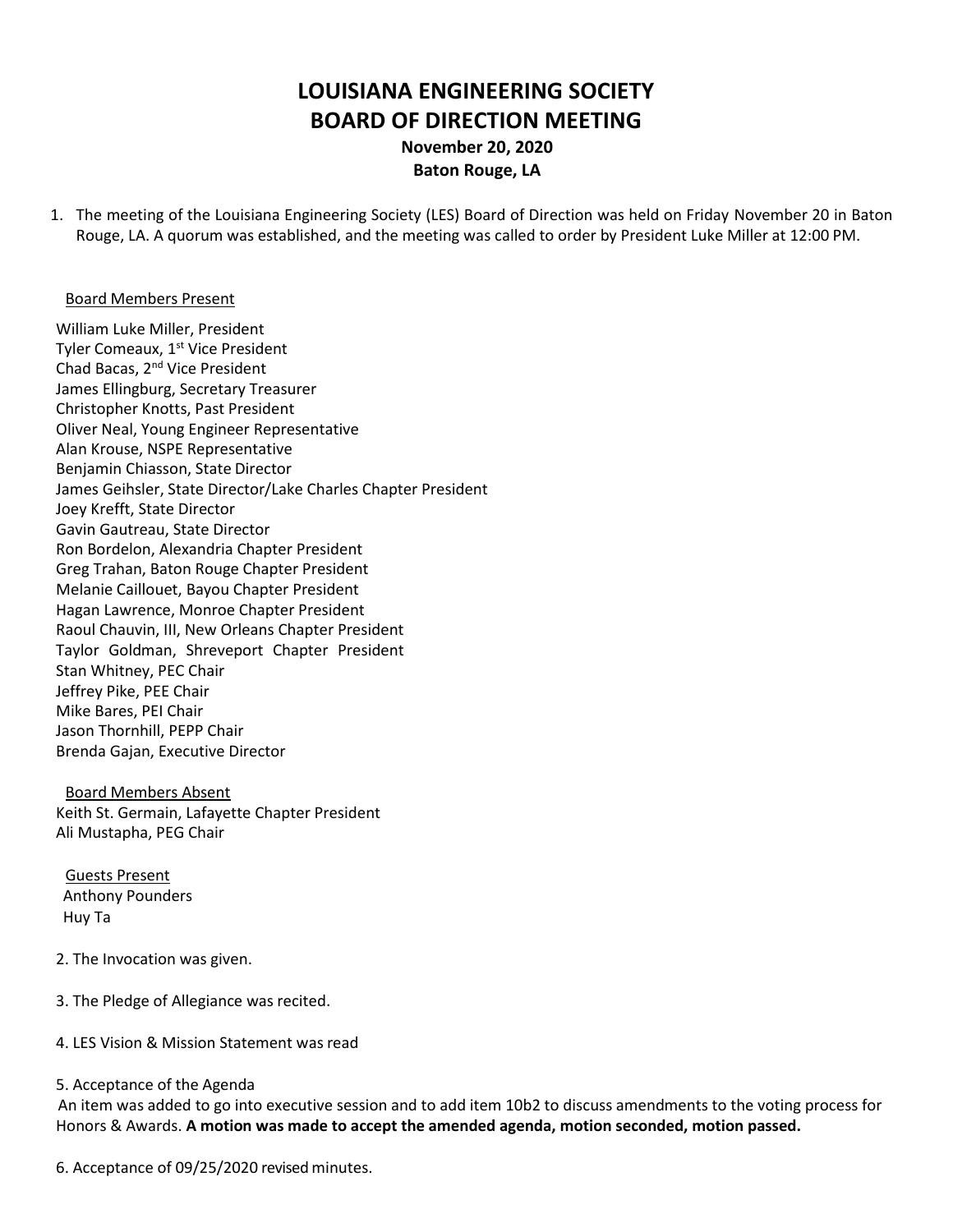**A motion was made to accept the 09/25/2020 revised minutes, motion seconded**, **motion passed.**

#### 7. **Secretary/Treasurer's Report -**

a. 1 & 2. The P&L and Balance Sheet for 10/31/20 was reviewed and discussed (see attached reports). **A motion was made to accept the P&L and Balance Sheet as of 10/31/2020, motion seconded, motion passed.**

b. **A Motion was made to go into Executive Session to discuss the staff Christmas gifts, motion seconded, motion passed.** Came back into session; **the Board made a motion to give staff a Christmas gift totaling \$2,100, motion passed with 1 abstaining.**

8. **Executive Directors Report –** (see attached report) A lengthy discussion took place about how to retain members that were given free membership. Chapter presidents are encouraged to reach out to these members to invite them to an LES event to get them involved in the society. Another lengthy discussion took place on how to update members' emails as well as mailing addresses to make sure that they are receiving our dues statements. Brenda was asked to report on how many are using the on-demand seminars at the next Board Meeting.

## 9.**Old Business** –

- a. **Incidental Practice Discussion with Architects**  Report was given LAPELS met with architects to further discuss their stance. The last conference call ended with a discussion to follow up with the Attorney General for his opinion. In the meantime, LAPELS is currently reaching out to the national architect organizations so that they can work to come to an agreement on the wording before going to Attorney General. Once the Attorney General's opinion is heard they can speed the process along.
- b.**CPD Speaker Agreement** (see attached) A lengthy discussion took place about possible changes to the Speaker Agreement to include a release for reproduction and broadcast, along with adding a clause about the content being subject to approval from the CPD committee. The profit share was also discussed. The board decided that further discussion and research needs to be done and that the board will vote on the speaker agreement in January.
- c. **Golf Tournament/General Membership Meeting –** (see attached) The golf tournament is being planned to be held at The Bluff's Golf & Sports Resort on June 3<sup>rd</sup> & 4<sup>th,</sup> 2021. The agenda was reviewed by the board for any potential changes. No changes were needed, and we can move forward with the agenda. Chapters are encouraged to reach out to any potential speakers to fill the agenda.

#### 10. **New Business** –

a. **IT Update** – The LES state office has recently been switched to Microsoft 365. The next IT goal is to update the LES membership database next year.

- b. 1. **Report from Honors & Awards Committees –** Report was given the winners are as follows:
	- F. Hugh Coughlin Young Engineer Award Tyler Comeaux, P.E.
	- A.B. Paterson Medal for an Engineer in Management Mark Chenevert, P.E.
	- Leo M. Odom Award for Services to the Profession Richard A. Van Wooten, P.E.
	- Andrew M. Lockett Award Michael P. Leitzinger, P.E.
	- Charles M. Kerr Public Relations Award Nick Musmeci, P.E.
	- James M. Todd Technological Accomplishment Medal Dr. Salvador E. Longo, P.E.

## **A motion from the committee to accept these winners was made, motion seconded, motion passed with one abstaining.**

 b. 2. A lengthy discussion took place about how the voting system for the Honors & Awards committee should be changed. It was decided that this will be revisited and voted on at January Board Meeting.

#### c. **Report from Membership Committee –** No report was given

d.**Update on JESC –** The JESC registration forms and prices were finalized. The prices are to remain the same as last